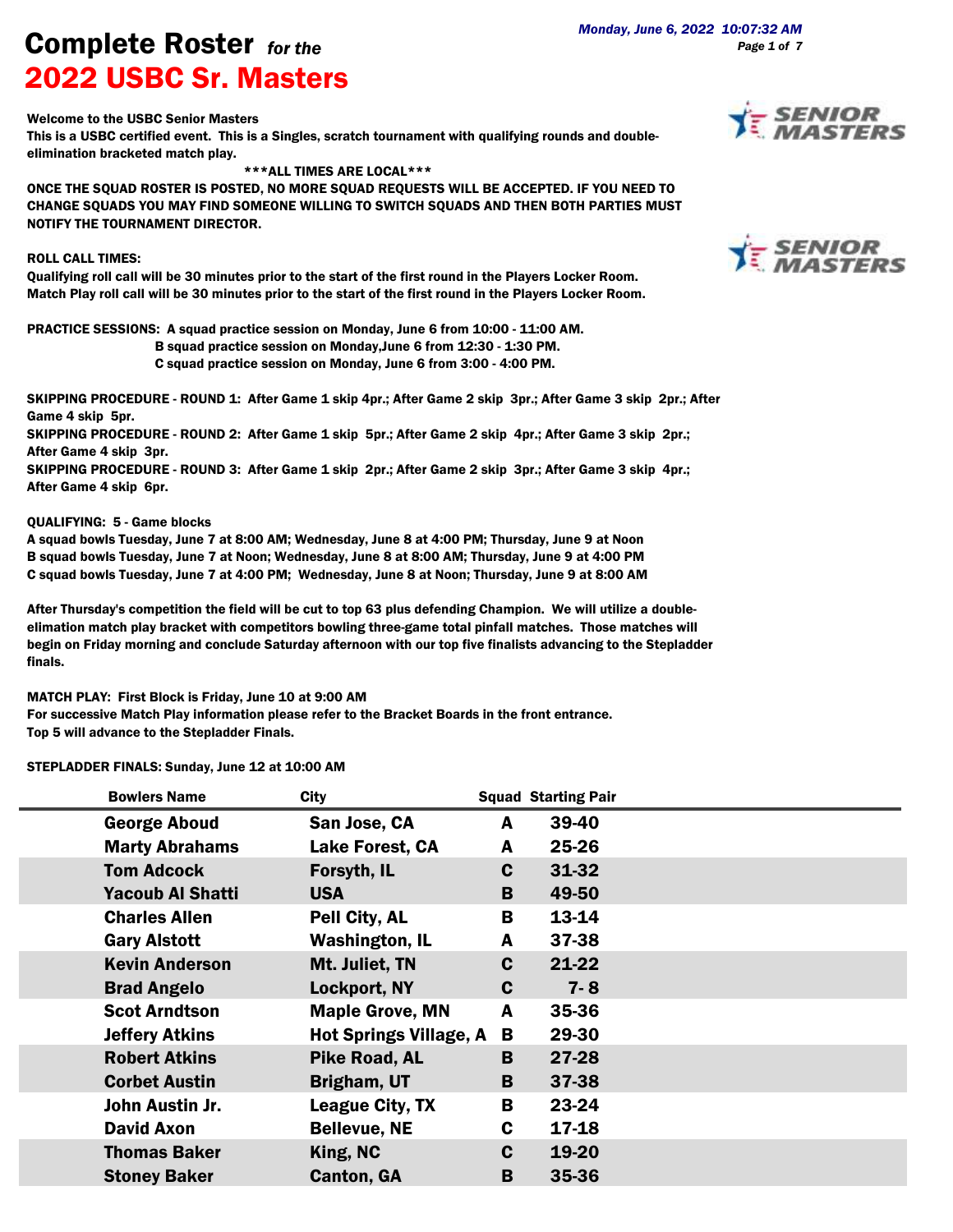| <b>Bowlers Name</b>       | <b>City</b>                 |             | <b>Squad Starting Pair</b> |  |
|---------------------------|-----------------------------|-------------|----------------------------|--|
| <b>Chris Barnes</b>       | Denton, TX                  | B           | 43-44                      |  |
| <b>George Barnum</b>      | <b>Henderson, NV</b>        | B           | 27-28                      |  |
| <b>Martin Bedford</b>     | Cibolo, TX                  | $\mathbf c$ | 45-46                      |  |
| <b>Jeffrey Bellinger</b>  | Columbia, SC                | $\mathbf c$ | 23-24                      |  |
| <b>Richard Benard</b>     | <b>Rio Rancho, NM</b>       | C           | 37-38                      |  |
| <b>Justin Billings</b>    | <b>Franklin, TN</b>         | C           | $9 - 10$                   |  |
| <b>James Bills</b>        | Fresno, CA                  | $\mathbf c$ | 49-50                      |  |
| <b>Andrew Bizub Jr.</b>   | <b>Huber Heights, OH</b>    | $\mathbf c$ | 51-52                      |  |
| <b>Walt Blackston</b>     | <b>Hawthorne, CA</b>        | A           | 29-30                      |  |
| <b>Warren Blankenship</b> | Ardmore, OK                 | C           | 41-42                      |  |
| <b>Parker Bohn III</b>    | Jackson, NJ                 | C           | $9 - 10$                   |  |
| <b>Lennie Boresch</b>     | Kenosha, WI                 | $\mathbf c$ | 13-14                      |  |
| <b>Ronald Boroff</b>      | <b>Mansfield, TX</b>        | A           | 11-12                      |  |
| <b>Darryl Bower</b>       | Middletown, PA              | B           | 17-18                      |  |
| <b>Brian Bradley</b>      | <b>Fredericksburg, VA</b>   | $\mathbf c$ | 41-42                      |  |
| <b>Daren Breedlove</b>    | <b>Harrison, AR</b>         | A           | 31-32                      |  |
| <b>Chad Broadhead</b>     | Pahrump, NV                 | A           | 33-34                      |  |
| <b>Dave Brown</b>         | Chico, CA                   | A           | 19-20                      |  |
| <b>Gregory Brownrigg</b>  | Genoa, NV                   | A           | 37-38                      |  |
| <b>James Bryant</b>       | Miami, FL                   | $\mathbf c$ | 43-44                      |  |
| <b>John Burkett</b>       | Fort Worth, TX              | B           | $9 - 10$                   |  |
| <b>Dwight Burns</b>       | <b>Tucson, AZ</b>           | B           | $9 - 10$                   |  |
| <b>Michael Calvin</b>     | <b>Warren, MI</b>           | B           | 17-18                      |  |
| <b>Scott Cameron</b>      | <b>Moscow Mills, MO</b>     | A           | 39-40                      |  |
| Tony Campagna Jr.         | <b>Hendersonville, TN</b>   | B           | 41-42                      |  |
| <b>James Campbell</b>     | <b>Clearwater, FL</b>       | C           | 15-16                      |  |
| <b>Tracy Camper</b>       | Piedmont, OK                | B           | 31-32                      |  |
| <b>Tom Carter</b>         | <b>Columbus, OH</b>         | B           | 33-34                      |  |
| <b>Dino Castillo</b>      | <b>Highland Village, TX</b> | C.          | 17-18                      |  |
| <b>David Cirigliano</b>   | Phoenix, AZ                 | C           | 25-26                      |  |
| <b>John Congro</b>        | Las Vegas, NV               | A           | 27-28                      |  |
| <b>Jeff Conradi</b>       | <b>Boise, ID</b>            | A           | $7 - 8$                    |  |
| <b>Mike Cooper</b>        | Lynnwood, WA                | A           | 43-44                      |  |
| <b>Jason Couch</b>        | <b>Clermont, FL</b>         | C           | 51-52                      |  |
| <b>Rudy Crisolo</b>       | <b>Woodland, CA</b>         | A           | $7 - 8$                    |  |
| <b>Kevin Croucher</b>     | <b>Grants Pass, OR</b>      | A           | 51-52                      |  |
| <b>David Cummings</b>     | St. Louis, MO               | A           | 21-22                      |  |
| <b>Craig Cummings</b>     | <b>Middlesex, NY</b>        | C           | 33-34                      |  |
| <b>Rich Cutler</b>        | <b>Valley Springs, CA</b>   | A           | 13-14                      |  |
| <b>Mark Dahlberg</b>      | Arvada, CO                  | $\mathbf c$ | 37-38                      |  |
| <b>Russ Davies</b>        | Las Vegas, NV               | В           | 47-48                      |  |
| <b>Philip Davis</b>       | N. Las Vegas, NV            | A           | 33-34                      |  |
| <b>David Dayton</b>       | Reno, NV                    | A           | $9 - 10$                   |  |
| <b>Marty Deh</b>          | San Jose, CA                | B           | 31-32                      |  |
| <b>Jon DeLaney</b>        | <b>Mckinney, TX</b>         | A           | 19-20                      |  |
| <b>Darryl Dempsey</b>     | St. Petersburg, FL          | В           | 33-34                      |  |
| <b>Carlos Denot</b>       | <b>Mexico</b>               | B           | 43-44                      |  |
| <b>Gregg Derrick</b>      | Keller, TX                  | C           | 31-32                      |  |
| <b>Stgeven DeSordi</b>    | Redmond, OR                 | A           | 49-50                      |  |

 $\overline{\phantom{a}}$ 

 $\overline{\phantom{a}}$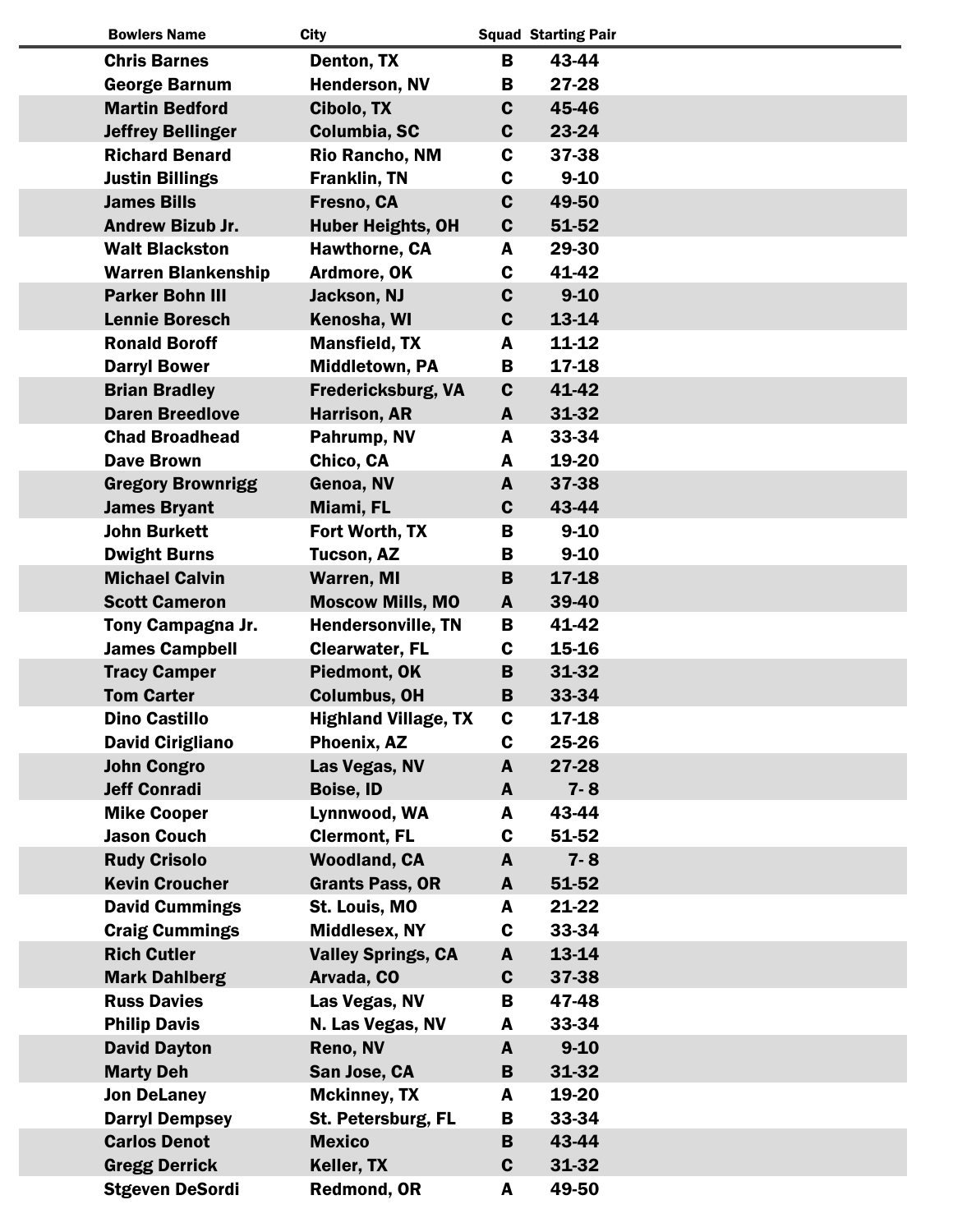| <b>Bowlers Name</b>       | <b>City</b>                  |             | <b>Squad Starting Pair</b> |
|---------------------------|------------------------------|-------------|----------------------------|
| <b>Mike Dias</b>          | Lafayette, CO                | B           | 39-40                      |
| <b>David Dickey</b>       | <b>Gardnerville, NV</b>      | A           | 45-46                      |
| <b>Steve DiMartino</b>    | <b>Upper Saddle River, N</b> | B           | 13-14                      |
| <b>Ronald Dodd</b>        | <b>Sun Lakes, AZ</b>         | A           | $9 - 10$                   |
| Pete Dohan Jr.            | Tampa, FL                    | A           | 49-50                      |
| <b>Keith Dommer</b>       | <b>Tucson, AZ</b>            | B           | $21 - 22$                  |
| <b>Warren Eales</b>       | <b>Chandler, AZ</b>          | B           | $17 - 18$                  |
| <b>James Elk</b>          | Lynnwood, WA                 | A           | 35-36                      |
| <b>Lewis Elting</b>       | Carlsbad, CA                 | C           | 33-34                      |
| <b>Lance Emerson</b>      | <b>Chandler, AZ</b>          | $\mathbf c$ | 25-26                      |
| <b>Kevin Enomoto</b>      | Mililani, HI                 | A           | 15-16                      |
| <b>Gary Estep</b>         | Surprise, AZ                 | A           | 23-24                      |
| <b>Mark Fennell</b>       | <b>Bonney Lake, WA</b>       | C           | 25-26                      |
| <b>Jason Fettig</b>       | <b>Bismarck, ND</b>          | B           | 51-52                      |
| <b>Steve Fields</b>       | <b>Roanoke, TX</b>           | C           | 35-36                      |
| <b>Joey Findley</b>       | St. Joseph, MO               | $\mathbf c$ | 45-46                      |
| <b>Paul Fleming</b>       | Fort Worth, TX               | C           | 27-28                      |
| <b>Victor Florie</b>      | Henrico, VA                  | A           | 49-50                      |
| <b>Eric Forkel</b>        | <b>Henderson, NV</b>         | A           | 13-14                      |
| <b>Kenneth Fox</b>        | Las Vegas, NV                | В           | 51-52                      |
| <b>Rick Francis</b>       | <b>Elk Grove, CA</b>         | В           | $11 - 12$                  |
| <b>Craig Frankel</b>      | <b>Highland Park, IL</b>     | A           | 35-36                      |
| <b>Kerry Fulford</b>      | Fort Worth, TX               | B           | 29-30                      |
| <b>Wayne Garber</b>       | Ceres, CA                    | C           | 29-30                      |
| <b>Anthony Gaskins</b>    | Valdosta, GA                 | В           | 39-40                      |
| <b>Ken Gibson</b>         | <b>Greenville, SC</b>        | A           | $17 - 18$                  |
| <b>Bryan Goebel</b>       | <b>Shawnee, KS</b>           | $\mathbf c$ | 25-26                      |
| <b>Jim Gordin</b>         | <b>Modesto, CA</b>           | A           | 41-42                      |
| <b>Robert Greene</b>      | Oxford, CT                   | В           | $7 - 8$                    |
| <b>Tony Greene</b>        | <b>Sun City, AZ</b>          | $\mathbf c$ | 49-50                      |
| <b>Timothy Greenwood</b>  | Inglewood, CA                | B           | 13-14                      |
| <b>Derek Gregory</b>      | N. Las Vegas, NV             | C           | 11-12                      |
| <b>Kurt Gries</b>         | Gilbert, AZ                  | C           | 47-48                      |
| <b>Robert Groth</b>       | <b>Winchester, CA</b>        | A           | 41-42                      |
| <b>Michael Haggitt</b>    | Springfield, OH              | B           | 11-12                      |
| <b>Dave Han</b>           | Alabaster, AL                | В           | 27-28                      |
| <b>Mark Hanken</b>        | Prineville, OR               | C           | 37-38                      |
| <b>Michael Hastings</b>   | Millsboro, DE                | B           | 41-42                      |
| <b>Michael Haugen Jr.</b> | Phoenix, AZ                  | A           | 25-26                      |
| <b>Donald Herrington</b>  | <b>Ballston Lake, NY</b>     | C           | 29-30                      |
| <b>Jay Hess</b>           | Gotha, FL                    | C           | 35-36                      |
| <b>Tom Hess</b>           | <b>Granger, IA</b>           | B           | 35-36                      |
| <b>Donnie Hogue</b>       | <b>Akron, OH</b>             | $\mathbf c$ | 31-32                      |
| <b>Lon Hollibaugh</b>     | Lincoln, NE                  | В           | 45-46                      |
| <b>Jeff Holzworth</b>     | <b>Bismarck, ND</b>          | В           | 25-26                      |
| <b>James Horan</b>        | <b>Oakley, CA</b>            | B           | 31-32                      |
| Dennis Horan Jr.          | Oakley, CA                   | B           | 47-48                      |
| <b>Shawn Horenberger</b>  | <b>Boise, ID</b>             | C           | 47-48                      |
| <b>Shane Horsman</b>      | <b>Fircrest, WA</b>          | A           | 31-32                      |

 $\overline{a}$ 

I  $\overline{\phantom{a}}$ 

I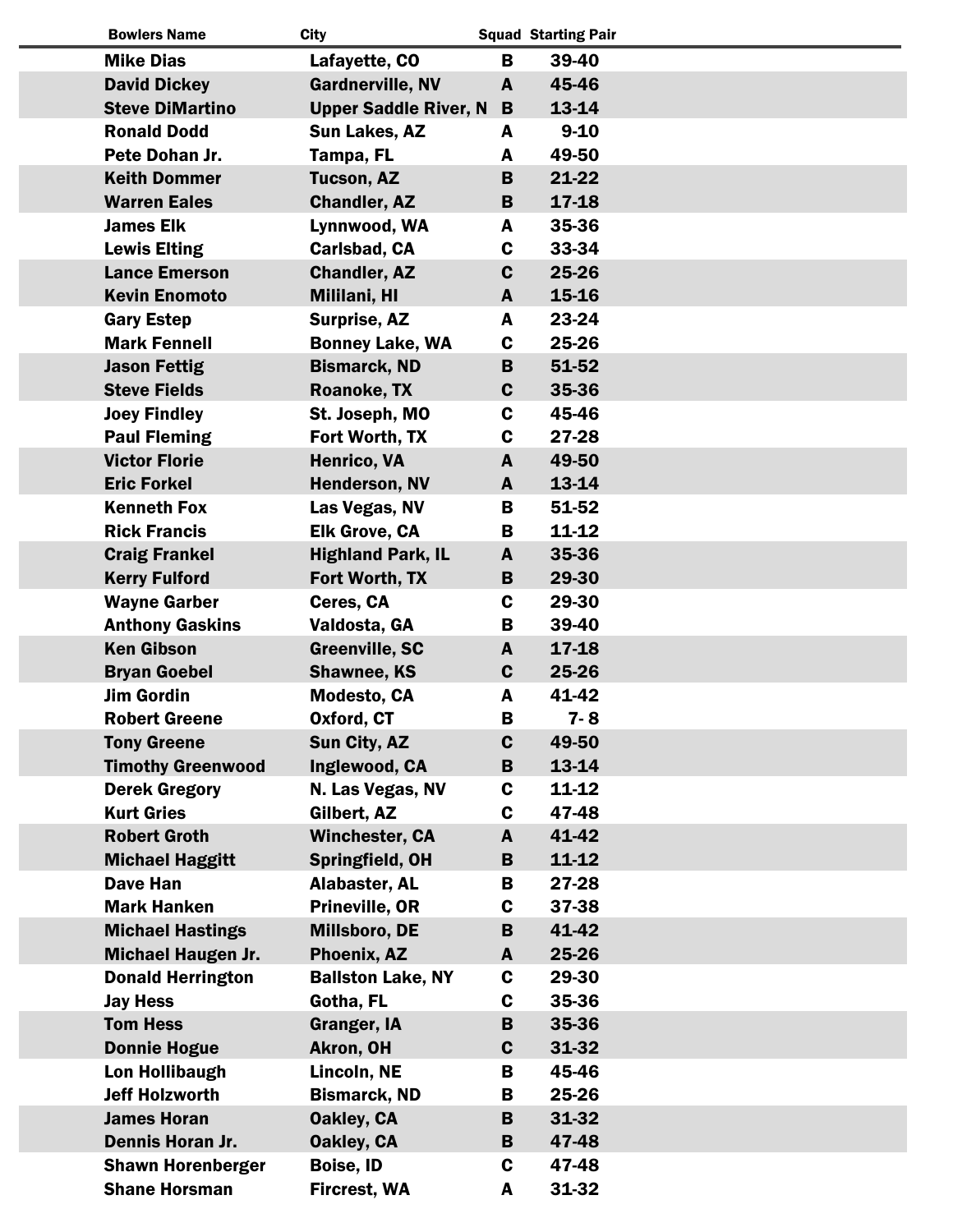| <b>Bowlers Name</b>      | <b>City</b>                 |              | <b>Squad Starting Pair</b> |  |
|--------------------------|-----------------------------|--------------|----------------------------|--|
| <b>Russ Hunt</b>         | <b>Richland, WA</b>         | A            | 17-18                      |  |
| Doug Ingalsbe            | <b>Edmond, OK</b>           | A            | 41-42                      |  |
| <b>Steve Jansson</b>     | <b>Barnes, WI</b>           | B            | $9 - 10$                   |  |
| <b>Joseph Jimenez</b>    | <b>Rowlind Hgts., CA</b>    | C            | $7 - 8$                    |  |
| <b>Jeff Johnson</b>      | Freeport, IL                | $\mathbf c$  | 23-24                      |  |
| <b>Tish Johnson</b>      | <b>Colorado Springs, CO</b> | $\mathbf c$  | 15-16                      |  |
| <b>Dave Johnson</b>      | Ashtabula, OH               | C            | 33-34                      |  |
| <b>Willie Jones</b>      | <b>Brownsville, CA</b>      | В            | 21-22                      |  |
| <b>Jack Jurek</b>        | Lackawanna, NY              | B            | 25-26                      |  |
| <b>Vic Karbowski</b>     | Yuma, AZ                    | B            | 41-42                      |  |
| <b>Michael Karch</b>     | Edgewood, WA                | B            | 49-50                      |  |
| <b>Christopher Keane</b> | <b>Cape Coral, FL</b>       | B            | 23-24                      |  |
| <b>Doug Kempt</b>        | Arcadia, CA                 | A            | 29-30                      |  |
| <b>Doug Kent</b>         | Newark, NY                  | $\mathbf{C}$ | 15-16                      |  |
| <b>Stephen Kenyon</b>    | <b>Grosse lie, MI</b>       | A            | 39-40                      |  |
| <b>Mike Keough</b>       | <b>Stockton, CA</b>         | B            | 45-46                      |  |
| <b>Scott Kilgore</b>     | <b>Farmington, UT</b>       | $\mathbf c$  | 29-30                      |  |
| <b>Todd Kjell</b>        | Roscoe, IL                  | A            | 37-38                      |  |
| <b>Steve Kloempken</b>   | <b>Pleasant View, UT</b>    | C            | 19-20                      |  |
| <b>Michael Klosin</b>    | Windham, NH                 | B            | 11-12                      |  |
| <b>Dale Knight</b>       | Las Vegas, NV               | A            | 11-12                      |  |
| <b>Dan Knowlton</b>      | Dade City, FL               | B            | 15-16                      |  |
| <b>James Krafft</b>      | Anchorage, AK               | A            | 11-12                      |  |
| <b>Brett Krimminger</b>  | <b>Conway, SC</b>           | $\mathbf c$  | 47-48                      |  |
| <b>Sean Kucera</b>       | Temecula, CA                | A            | 51-52                      |  |
| Lyle Kuhlmann            | <b>Woodruff, WI</b>         | A            | 33-34                      |  |
| <b>Kennie Lane</b>       | Atlanta, GA                 | B            | 37-38                      |  |
| <b>David Langer</b>      | <b>Champlin, MN</b>         | $\mathbf c$  | 27-28                      |  |
| <b>Billy Langford</b>    | Lone Grove, OK              | C.           | 23-24                      |  |
| <b>Tony Lanning</b>      | Yukon, OK                   | A            | 21-22                      |  |
| <b>Mark Large</b>        | Mesa, AZ                    | A            | 17-18                      |  |
| <b>Michael Larson</b>    | Fargo, ND                   | B            | 43-44                      |  |
| <b>Robert Lawrence</b>   | Del Valle, TX               | B            | 51-52                      |  |
| Bob Learn Jr.            | <b>Spring Hill, TN</b>      | $\mathbf c$  | $9 - 10$                   |  |
| <b>Mark Learned</b>      | <b>Highland, CA</b>         | A            | 11-12                      |  |
| <b>Brian LeClair</b>     | Delmar, NY                  | C            | 49-50                      |  |
| <b>Paul Lemond</b>       | Jasper, IN                  | B            | 27-28                      |  |
| <b>Keith Lesko</b>       | Prosper, TX                 | A            | 43-44                      |  |
| <b>Brandon Libel</b>     | <b>Wathena, KS</b>          | C            | 51-52                      |  |
| <b>Glenn Libtow</b>      | <b>Waterford, MI</b>        | A            | 25-26                      |  |
| <b>Dave Lile</b>         | <b>New Braunfels, TX</b>    | $\mathbf c$  | 41-42                      |  |
| <b>Michael Littleton</b> | Defiance, OH                | $\mathbf c$  | 31-32                      |  |
| <b>Daniel Long</b>       | <b>Bakersfield, CA</b>      | B            | 51-52                      |  |
| <b>Alredo Lopez</b>      | Pocatello, ID               | В            | 19-20                      |  |
| <b>Lance Lorfeld</b>     | <b>University PI, WA</b>    | A            | 43-44                      |  |
| <b>Alvin Lou</b>         | El Cajon, CA                | $\mathbf c$  | $7 - 8$                    |  |
| <b>Michael Lukosius</b>  | <b>Bradenton, FL</b>        | A            | 17-18                      |  |
| <b>Tim Mack</b>          | <b>Indianpolis, IN</b>      | C            | 21-22                      |  |
| <b>Randy Macomber</b>    | <b>University Pl., WA</b>   | $\mathbf c$  | 13-14                      |  |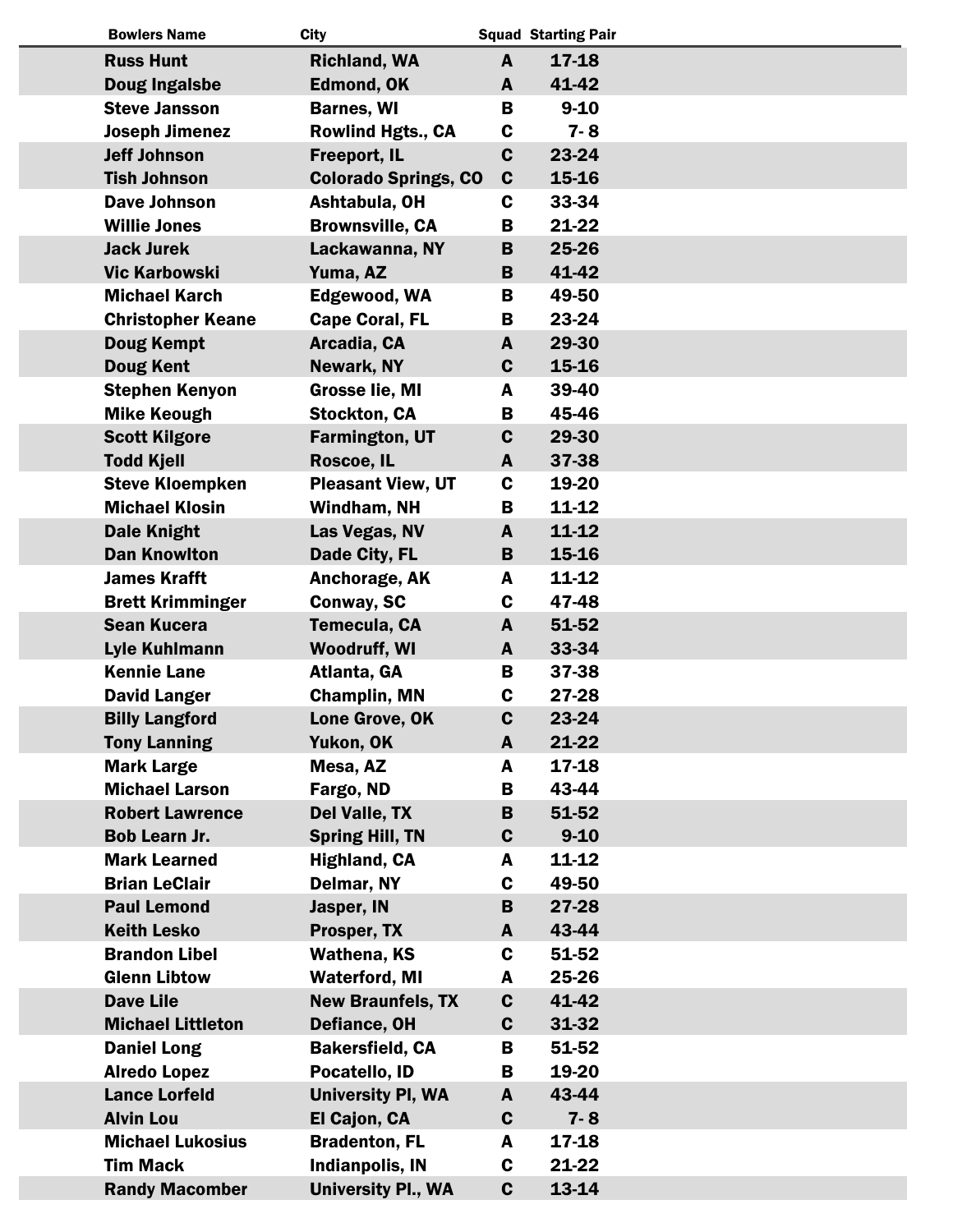| <b>Bowlers Name</b>       | <b>City</b>                 |              | <b>Squad Starting Pair</b> |  |
|---------------------------|-----------------------------|--------------|----------------------------|--|
| <b>Tony Manna</b>         | <b>Papillion, NE</b>        | $\mathbf{C}$ | 27-28                      |  |
| <b>Johnny Manzella</b>    | <b>McCalla, AL</b>          | B            | 29-30                      |  |
| <b>David Marlow</b>       | Olympia, WA                 | A            | 15-16                      |  |
| <b>John Marsala</b>       | St. Louis, MO               | B            | 13-14                      |  |
| <b>James Martin</b>       | Vero Beach, FL              | B            | 45-46                      |  |
| <b>Curtis Matlock</b>     | <b>Cloquet, MN</b>          | B            | 23-24                      |  |
| <b>Mark Mazzulla</b>      | <b>Brentwood, CA</b>        | C            | 17-18                      |  |
| <b>Pete McCordic</b>      | Katy, TX                    | A            | 31-32                      |  |
| <b>Danny McMillan</b>     | Dickson, TN                 | A            | 23-24                      |  |
| <b>Rick Meneley</b>       | Santa Maria, CA             | C            | 23-24                      |  |
| <b>Brian Menini</b>       | <b>Brookfield, MO</b>       | C            | 39-40                      |  |
| <b>Paul Merriman Jr.</b>  | <b>Henderson, NV</b>        | $\mathbf c$  | 21-22                      |  |
| <b>Brian Miller</b>       | Springfield, OH             | $\mathbf c$  | 49-50                      |  |
| <b>Daniel Miyamoto</b>    | <b>Pearl City, HI</b>       | B            | 29-30                      |  |
| <b>Robert Mockenhau</b>   | Succasunna, NJ              | A            | 29-30                      |  |
| <b>Ron Mohr</b>           | Las Vegas, NV               | B            | 33-34                      |  |
| <b>Amleto Monacelli</b>   | <b>Venezuela</b>            | B            | 19-20                      |  |
| <b>Jim Montgomery</b>     | Surprise, AZ                | C            | 43-44                      |  |
| <b>Don Moser</b>          | <b>Menifee, CA</b>          | A            | 15-16                      |  |
| <b>Dave Mramor</b>        | <b>Uniontown, OH</b>        | A            | 41-42                      |  |
| <b>Billy Murphy</b>       | <b>Wichita, KS</b>          | A            | 31-32                      |  |
| <b>Glen Nakagawa</b>      | <b>Highland Village, TX</b> | В            | 23-24                      |  |
| <b>Michael Owen</b>       | <b>Gainesville, FL</b>      | В            | 37-38                      |  |
| <b>Mike Pannuto</b>       | <b>Sterling Hgts, MI</b>    | B            | 37-38                      |  |
| <b>Skip Pavone</b>        | San Jose, CA                | B            | 47-48                      |  |
| <b>Robert Perkins</b>     | <b>Oklahoma City, OK</b>    | C            | 21-22                      |  |
| <b>Dan Peters</b>         | Henderson, NV               | C            | 43-44                      |  |
| <b>Randy Peterson</b>     | <b>Carrington, ND</b>       | A            | $7 - 8$                    |  |
| <b>Joseph Petrovich</b>   | Tracy, CA                   | C            | $7 - 8$                    |  |
| <b>Curt Rasnic</b>        | Fairborn, OH                | C            | 35-36                      |  |
| <b>Michael Reale</b>      | Chico, CA                   | В            | 19-20                      |  |
| <b>Robert Reed</b>        | Weed, CA                    | A            | 47-48                      |  |
| <b>Ronald Reid</b>        | Las Vegas, NV               | $\mathbf c$  | 45-46                      |  |
| <b>Rob Rice</b>           | Sunnyside, WA               | A            | 47-48                      |  |
| <b>Brian Richardson</b>   | Surprise, AZ                | C            | 43-44                      |  |
| <b>Charles Richey Jr.</b> | <b>Concord, NC</b>          | A            | 23-24                      |  |
| <b>Randy Robertson</b>    | <b>Evansville, IN</b>       | $\mathbf c$  | 17-18                      |  |
| <b>Don Robinson</b>       | <b>Boise, ID</b>            | B            | 45-46                      |  |
| Tony Rodriguez Jr.        | Rancho Cucamonga,           | C            | 11-12                      |  |
| <b>Randall Rose</b>       | <b>Amarillo, TX</b>         | B            | 31-32                      |  |
| <b>Bob Rosenau</b>        | Redding, CA                 | $\mathbf c$  | 29-30                      |  |
| <b>Alan Sabin</b>         | <b>Winston, OR</b>          | A            | 47-48                      |  |
| <b>John Saguibo</b>       | Waialua, HI                 | A            | 49-50                      |  |
| <b>Peter Sakajian</b>     | Glendale, CA                | A            | 21-22                      |  |
| <b>Marv Sargent</b>       | Temecula, CA                | $\mathbf c$  | 11-12                      |  |
| Dan Sasaki                | Rodeo, CA                   | В            | 15-16                      |  |
| <b>Greg Scheetz</b>       | Scottsdale, AZ              | C            | 27-28                      |  |
| <b>Ricky Schissler</b>    | Denver, CO                  | B            | 39-40                      |  |
| Dan Schmerbach            | St. Joseph, MO              | $\mathbf c$  | 11-12                      |  |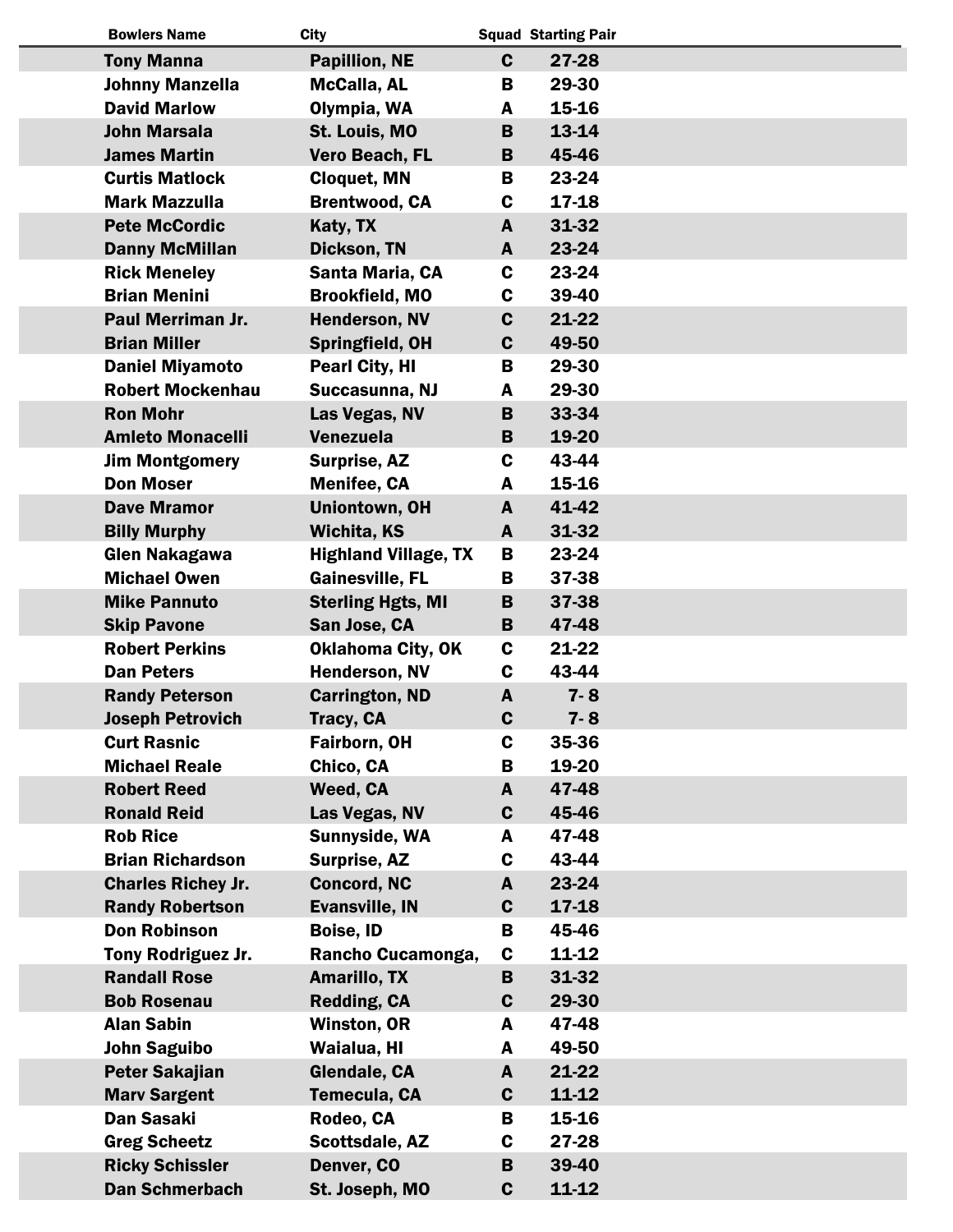| <b>Bowlers Name</b>                                 | <b>City</b>                                       |              | <b>Squad Starting Pair</b> |  |
|-----------------------------------------------------|---------------------------------------------------|--------------|----------------------------|--|
| <b>Keith Schmidt</b>                                | <b>Salt Lake City, UT</b>                         | A            | 27-28                      |  |
| <b>Steve Schmit</b>                                 | <b>Random Lake, WI</b>                            | C            | 51-52                      |  |
| <b>Eric Schultz</b>                                 | <b>Nolensville, TN</b>                            | B            | 49-50                      |  |
| <b>Mark Scime</b>                                   | Winter garden, FL                                 | A            | 35-36                      |  |
| <b>Tim Sedman</b>                                   | Dayton, TN                                        | B            | 19-20                      |  |
| <b>Larry Selberg</b>                                | Harwood, ND                                       | B            | 17-18                      |  |
| <b>Steven Sherman</b>                               | Enoch, UT                                         | A            | 21-22                      |  |
| <b>David Show</b>                                   | Smock, PA                                         | A            | 37-38                      |  |
| <b>Ed Silva</b>                                     | Manteca, CA                                       | A            | $7 - 8$                    |  |
| <b>Russ Simmons</b>                                 | Fontana, CA                                       | C            | 33-34                      |  |
| <b>Steve Smith</b>                                  | San Diego, CA                                     | A            | 15-16                      |  |
| <b>Glenn Smith</b>                                  | <b>New York, NY</b>                               | B            | $11 - 12$                  |  |
| <b>Michael Smith</b>                                | <b>Centennial, CO</b>                             | C            | 45-46                      |  |
| <b>Brad Snell</b>                                   | Mt. Prospect, IL                                  | A            | 27-28                      |  |
| <b>Michael Snow</b>                                 | <b>Canada</b>                                     | A            | $9 - 10$                   |  |
| <b>Ted Staikoff</b>                                 | <b>Black Hawk, SD</b>                             | B            | 21-22                      |  |
| <b>Jerry Stern</b>                                  | Las Vegas, NV                                     | B            | $7 - 8$                    |  |
| <b>James Storts</b>                                 | Westfield, IN                                     | C            | 13-14                      |  |
| <b>Richard Strath</b><br><b>Jeff Suma</b>           | <b>Schenectady, NY</b>                            | B<br>B       | 49-50<br>$7 - 8$           |  |
|                                                     | <b>Auburn Hills, MI</b>                           |              | 19-20                      |  |
| <b>Thomas Sweeney</b><br><b>George Szczublewski</b> | <b>Coulterville, CA</b><br><b>West Seneca, NY</b> | A<br>B       | 35-36                      |  |
| <b>Scott Tapley</b>                                 | Savoy, IL                                         | B            | $7 - 8$                    |  |
| <b>David Taylor</b>                                 | Seminole, FL                                      | A            | 45-46                      |  |
| <b>Pete Thomas</b>                                  | <b>Oklahoma City, OK</b>                          | B            | 21-22                      |  |
| <b>Gerald Thompson</b>                              | Las Vegas, NV                                     | A            | 13-14                      |  |
| <b>Pete Toth</b>                                    | Las Vegas, NV                                     | B            | 25-26                      |  |
| <b>Dale Traber</b>                                  | <b>Cedarburg, WI</b>                              | C            | 47-48                      |  |
| <b>Randy Turner</b>                                 | <b>Shallowater, TX</b>                            | B            | 15-16                      |  |
| <b>Ray Valdovino</b>                                | Sacramento, CA                                    | C            | 13-14                      |  |
| <b>Widmar Vargas</b>                                | <b>Sun City Center, FL</b>                        | A            | 45-46                      |  |
| <b>Michael Vasquez</b>                              | <b>Wheat Ridge, CO</b>                            | C            | 37-38                      |  |
| <b>Noel Vazquez</b>                                 | Sacramento, CA                                    | A            | 13-14                      |  |
| <b>Michael Vella</b>                                | <b>Medford, NY</b>                                | В            | $9 - 10$                   |  |
| <b>Mark Walker</b>                                  | <b>Washington, IL</b>                             | A            | 19-20                      |  |
| <b>Rusty Walter</b>                                 | Plain City, OH                                    | B            | 41-42                      |  |
| <b>Chris Warren</b>                                 | <b>Grants Pass, OR</b>                            | A            | 45-46                      |  |
| <b>Michael Warren</b>                               | Allen, TX                                         | A            | 25-26                      |  |
| <b>Butch Warren</b>                                 | Frisco, TX                                        | A            | 51-52                      |  |
| <b>Mike Webb</b>                                    | <b>Boulder City, NV</b>                           | B            | 25-26                      |  |
| <b>Pete Weber</b>                                   | St. Ann, MO                                       | A            | 43-44                      |  |
| <b>Kevin Webster</b>                                | Dana Point, CA                                    | C            | 39-40                      |  |
| <b>Willie Wells</b>                                 | Plano, TX                                         | $\mathbf{C}$ | $9 - 10$                   |  |
| <b>Carl West</b>                                    | Ssan Jose, CA                                     | A            | $9 - 10$                   |  |
| <b>Mark Williams</b>                                | <b>Beaumont, TX</b>                               | C            | 35-36                      |  |
| <b>Derek Williams</b>                               | <b>Groves, TX</b>                                 | A            | 33-34                      |  |
| <b>Walter Ray Williams Jr.</b>                      | Oxford, FL                                        | $\mathbf c$  | 19-20                      |  |
| <b>Dwayne Winstead</b>                              | Garland, TX                                       | $\mathbf c$  | 39-40                      |  |
| <b>Steve Wright</b>                                 | Cypress, TX                                       | C            | 41-42                      |  |